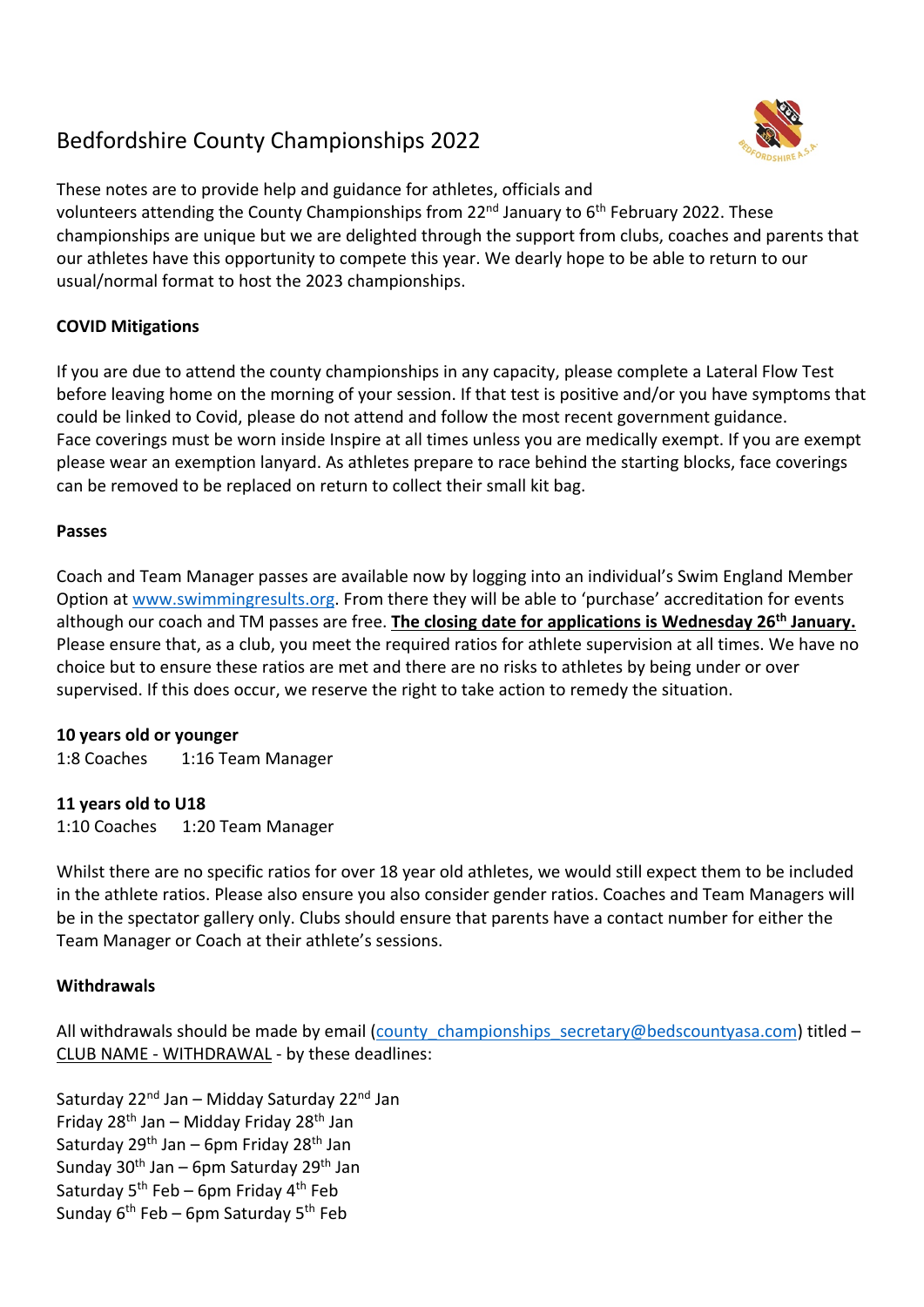If there is a withdrawal to be made after these deadlines, please continue to do so by email and it will be noted where possible. Fines for failing to withdraw will only be issued if an email is not received before the start of the session to which it relates. You may find an odd empty lane in the heats due to us being unable to process withdrawals quickly however if the email has been received prior to the start of the session, there will be no fine.

Requests to refund entry fees will be considered when a swimmer medically withdraws from the entire Championships or all events during an entire weekend. Notification of any such withdrawal and refund must be received by the Association at least 12 hours before the warm-up time of the first session of the day.

# **Relay declarations**

Team declarations must also be received by email by the same deadlines stated above titled – CLUB NAME – RELAY DECLARATION. But if you wish to submit team declarations ahead of this, please do not hesitate to do so.

If a member of a relay team can no longer take part, and your teams have already been declared please notify us immediately of any substitutions. All members of your relay teams must have Cat Compete (old Cat 2) Swim England membership

# **Access to Inspire:Luton**

As the Championships are being held behind closed doors, we would ask parents to drop athletes off and leave the premises.

# **Please be advised there will be no facilities available, such as parking or toilets, for anyone other than those actually attending the Championships.**

Athletes, Officials and volunteers only will be able to access the pool via the fire exit towards the front of the building. A Beds ASA flag will be outside to indicate the entry point. There will be a queuing system to ensure there is not a pinch point on these stairs and queuing athletes are asked to ensure they socially distance.

Please ensure face coverings are worn (unless medically exempt) and ensure that spares are carried in case they get wet. Hand sanitiser will be situated around the building and we will encourage it to be used regularly.

Athletes should bring with them a small clear or named bag so that they carry it and not their swim bag onto poolside. Large swim bags must remain in the gallery. Athletes should also have with them clean and appropriate footwear and club shirt/hoodie for moving around from the gallery to poolside and back.

The café is not open and vending machines are inaccessible so please ensure athletes, officials and volunteer have sufficient food and drinks with them. There will be no access to the rest of the centre for athletes although the lift will be available to any athlete with accessibility needs.

# **At Inspire:Luton**

Each team will be allocated a section of the spectator gallery (max 50 seats per club) and should maintain their distance from other club's athletes. At least one Team Manager should be in the Spectator Gallery at all times from **8.15am** (Saturdays & Sundays), for Session 1 from 6pm and Session 2 from 6.15pm until the last athlete has left.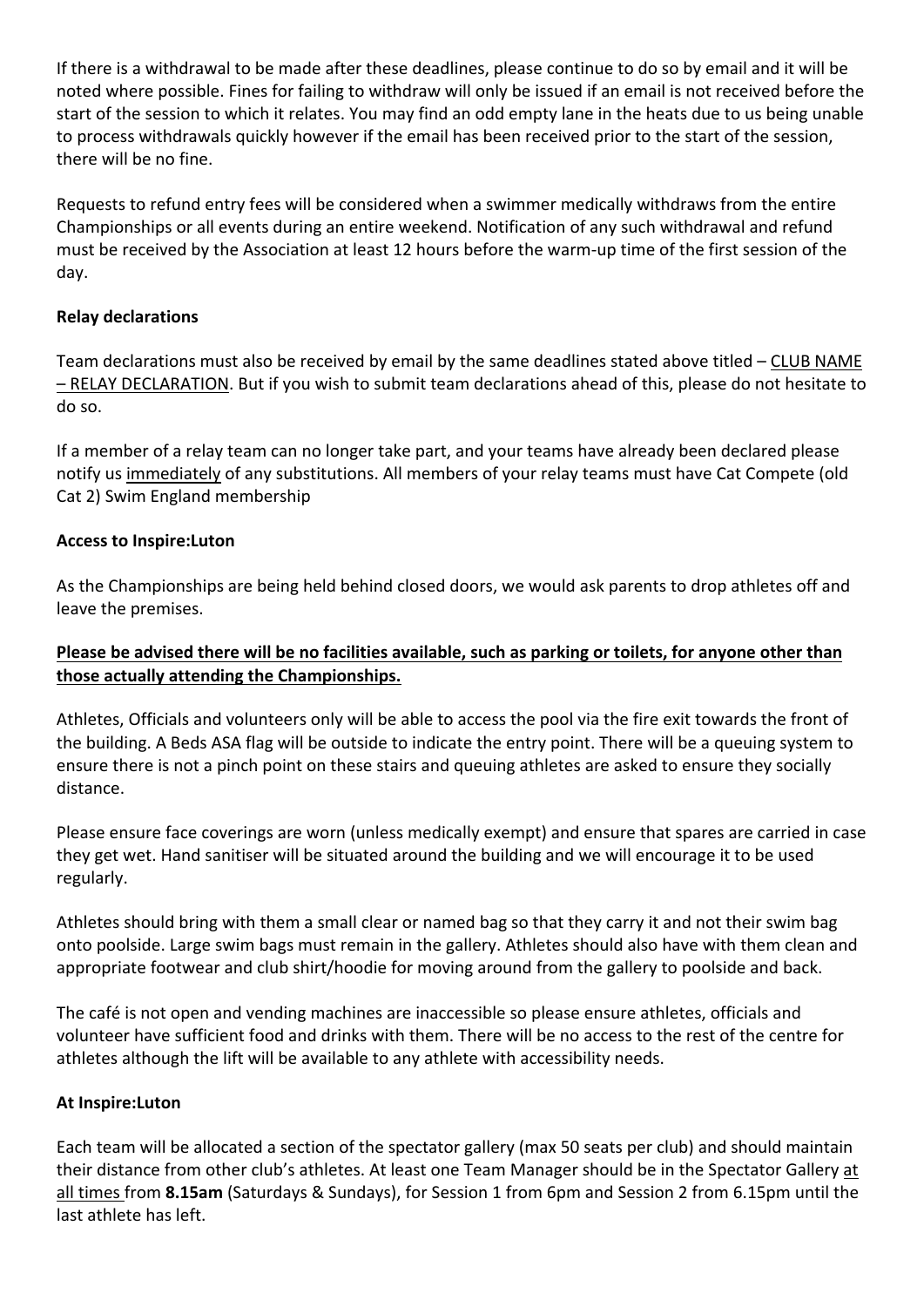Athletes must arrive pool ready as the changing rooms will not be open until after the warm up. Those in the first event of each session may wish to arrive wearing their race costume so that we can avoid overcrowding at the end of warm up as changing room space will be extremely limited.

Athletes should sit in the main bank of seats in the spectator gallery so that coaches and Team Managers can use the row of seats on the gallery walkway behind the glass barrier.





Athletes will use the stairs at the opposite end of the gallery, to those they arrived by, to access poolside for changing rooms and marshalling for their events. Toilets for athletes will be available direct from the gallery or in the changing rooms if they are on the pool deck. The showers in the changing room will not be in use.